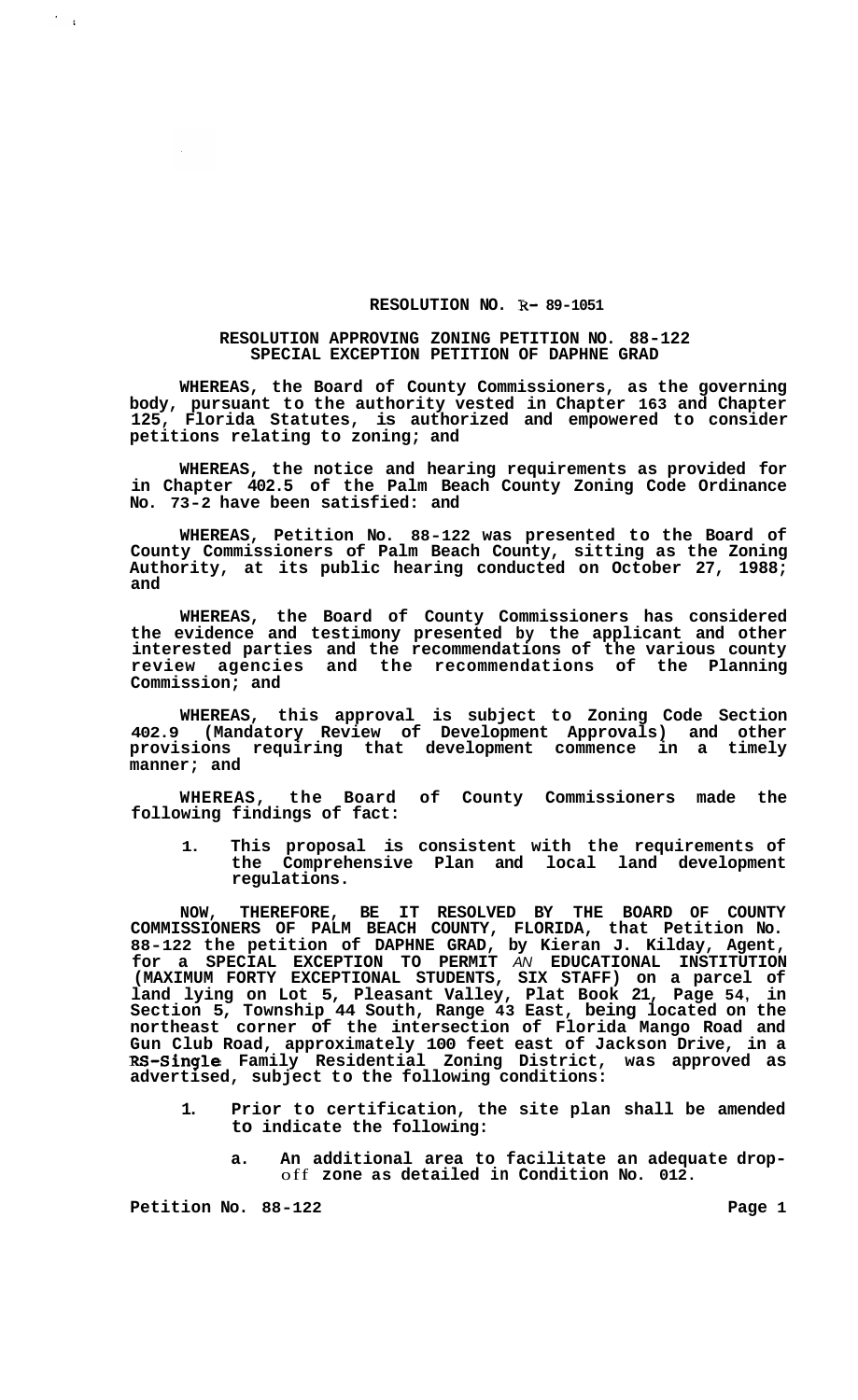- **2. Prior to issuance of a paving and drainage permit, the petitioner shall eradicate all brazilian pepper onsite. All areas along the western and southeastern property line that have been cleared shall be replanted with native plant material which satisfy the standards of the current Landscape Code 500.35.**
- **3. Use of the site shall be limited to an educational institution supporting a total floor area of 4,809 square feet, 40 students and** *6* **staff.**
- **4. No more than 14 vehicles shall be parked on-site at any time** .
- *5.*  **The petitioner shall submit prior to Site Plan Review Committee, a complete list of all activities available to the students, space allotments for each activity and the number of participants in each activity at any one given time.**
- *6.*  **The petitioner shall submit a floor plan detailing the interior activity areas with the net usable interior square footage, simultaneously with Site Plan Review Committee submittal.**
- *7.*  **All vehicles shall be accommodated within the driveway. Vehicles shall not be parked within the right-of-way, landscape strips, or yard areas.**
- **8. All outdoor lighting shall be low intensity and directed away from adjacent residential lots and rights-of-way. Lighting standards shall not be placed on poles over 8 feet in height.**
- **9. Prior to utilization of the facility, the petitioner shall obtain the necessary permits and inspections to use the structure for an Educational Institution.**
- **10. No outdoor public address or speaker system shall be permitted.**
- **11. The use of power equipment, tools, or other mechanical equipment for instructional purposes shall not be permitted on-site.**
- **12. Prior to certification, the site plan shall be revised to provide for a minimum of three (3) parking spaces conveniently located at the entrance of the facility. The three (3) spaces shall be a minimum twelve (12) feet in width, double stripped and shall be clearly designated "Drop-off Zone" on the pavement and with above grade signs.**

**Petition No.** 88-122 **Page 2 Page 2**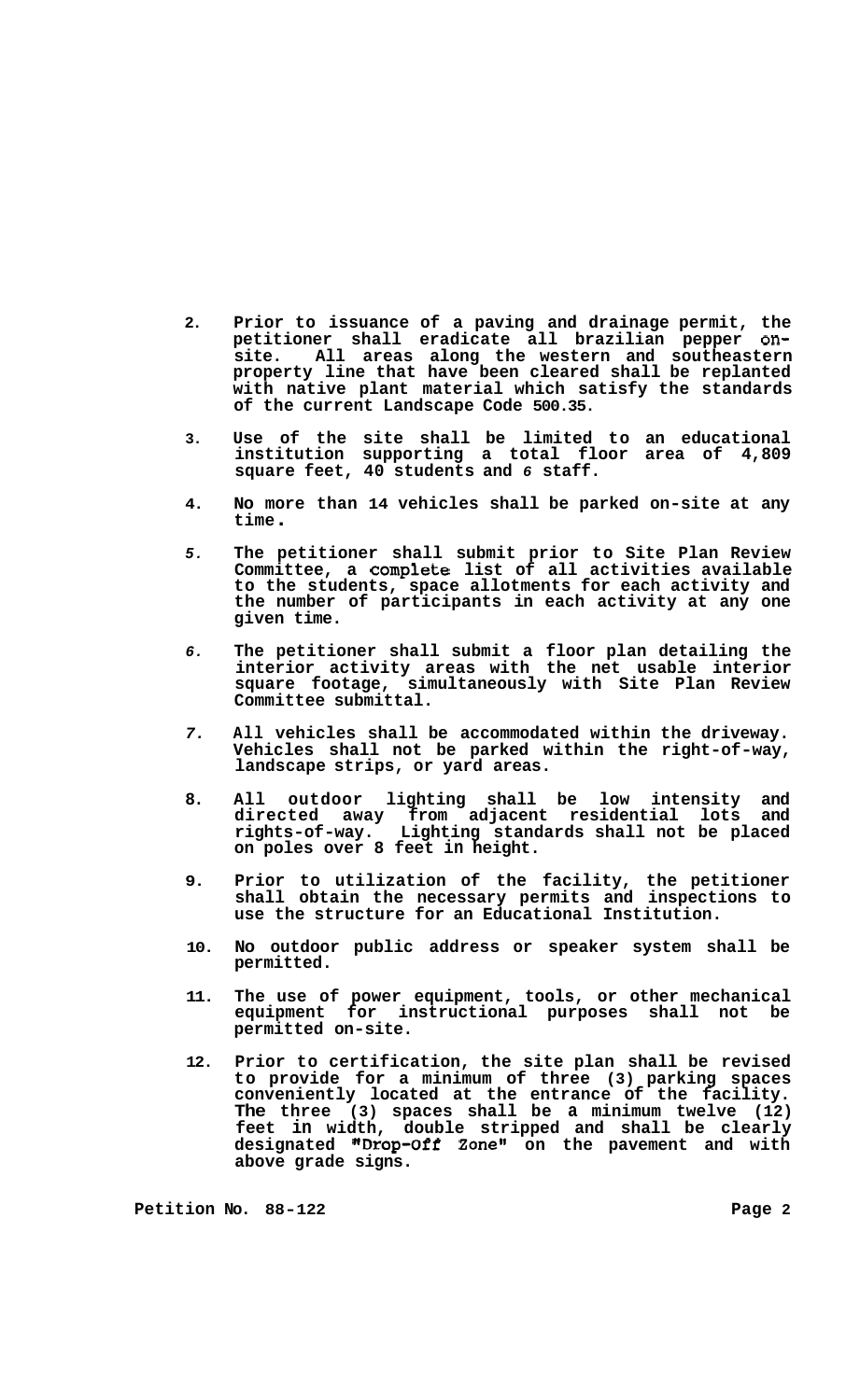- **13. The application and engineering plans, calculz.tions, etc. to construct well and/or septic tank must be submitted to the Health Department prior to site plan approval (or prior to issuance of Building Permit for straight rezoning).**
- **14.**  Water service is available to the property. Therefore, **no well shall be permitted on the site to provide potable water.**
- **15. The developer shall provide discharge contrcll and**  treatment for the stormwater runoff in accordance with **all applicable agency requirements in effect at the time of the permit application. However, at a m:inimum, this development shall retain onsite the stormwater**  runoff generated by a three (3) year-one (1) hou: storm **with a total rainfall of 3 inches as required by the Permit Section, Land Development Division. In the**  event that the subject site abuts a Department of **Transportation maintained roadway, concurrent approval**  from the Florida Department of Transportation will also be required. The drainage system shall be maintained **in an acceptable condition as approved by the County Engineer. In the event that the drainage system is not adequately maintained as determined by the County Engineer, this matter will be referred to the Code Enforcement Board for enforcement.**
- **16. Prior to the issuance of a paving and drainage permit, the property owner shall submit one copy of an approved South Florida Water Management District Permit for legal positive outfall from the project into the West Palm Beach Canal.**
- **17. The property owner shall pay a Fair Share Fee in the**  amount and manner required by the "Fair Share **Contribution for Road Improvements Ordinance1' as it presently exists** or **as it may from time to time be amended. The Fair Share Fee for this project presently is \$1,822.00 (68 trips X \$26.79 per trip).**
- **18. The property owner shall fund any and all advanced warning signs required for this proposed schoo:. to be installed by the Palm Beach County Traffic Division.**
- **19. Prior to the issuance of any on site paving and drainage permits, the petitioner shall install a six (6) foot high chain link fence along the northern property line adjacent to the Palm Beach Canal (C!-51)**
- **20. Failure to comply with any conditions of approval may result in the denial or revocation of a huilding permit; the issuance of a stop work order; the denial of a Certificate of Occupancy on any builcling or**

**Petition No. 88-122 Page 3**